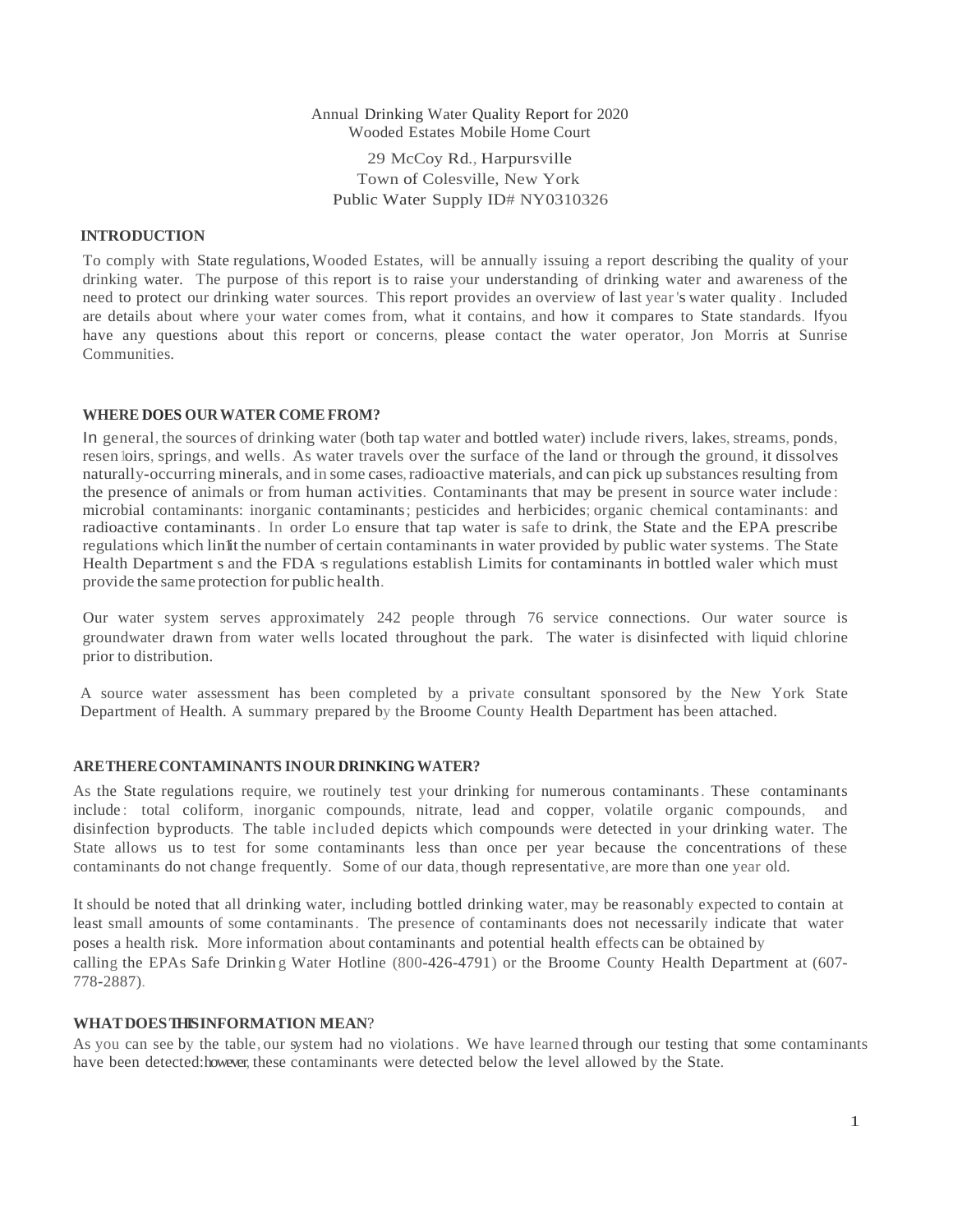# **IS OUR WATER SYSTEM MEETING OTHER RULES THAT GOVERN OPERATIONS?**

During 2021, our water system was in compliance with applicable State drinking water operating, monitoring and reporting requirements.

### **DOINEED TOTAKESPECIALPRECAUTIONS?**

Although our drinking water met or exceeded state and federal regulations, some people may be more vulnerable to disease causing microorganisms or pathogens in drinking water than the general population. Immuno-compromised persons such as persons with cancer undergoing chemotherapy, persons who have undergone organ transplants, people with HIV/AIDS or other immune system disorders, some elderly, and infants can be particularly at risk from infections. These people should seek advice from their health care provider about their drinking water. EPA/CDC guidelines on appropriate means to lessen the risk of infection by Cryptosporidium, Giardia and other microbial pathogens are available from the Safe Drinking Water Hotline (800-426-4791)

## **WHY SAVE WATER AND HOWTO AVOID WASTING IT?**

Although our system has an adequate amount of water to meet present and future demands, there are a number of reasons why it is important to conserve water:

- Saving water saves energy and some of the costs associated with both of these necessities of life;
- Saving water reduces the cost of energy required to pump water and the need to construct costly new wells, pumping systems and water towers; and
- Saving water lessens the strain on the water system during a dry spell or drought, helping to avoid severe water use restrictions.

You can play a role in conserving water by becoming conscious of the amount of water your household is using, and by looking for ways to use less whenever you can. It is not hard to conserve water. Conservation tips include:

- Automatic dishwashers use 15 gallons for every cycle, regardless of how many dishes are loaded. So, get a run for your money and load it to capacity.
- Turn off the tap when brushing your teeth.
- Check eve!)'faucet in your home for leaks. Just a slow drip can waste 15 to 20 gallons a day. Fix it up and you can save almost 6,000 gallons per year.
- Check your toilets for leaks by putting a few drops of food coloring in the tank, watch for a few minutes to see if the color shows up in the bowl. It is not uncommon to lose up to I 00 gallons a day from one of these otherwise invisible toilet Leaks. Fix it and you save more than 30,000 gallons a year.

### **CLOSING**

Thank you for allowing us to continue to provide your family with quality drinking water this year. In order to maintain a safe and dependable water supply we sometimes need to make improvements that will benefit all of our customers. The costs of tlese improvements may be reflected in the rent structure. Rent adjustments may be necessary in order to address these i mprovements. We ask that all our customers help us protect our water source, which is the heart of our community. Please call our office if you have questions.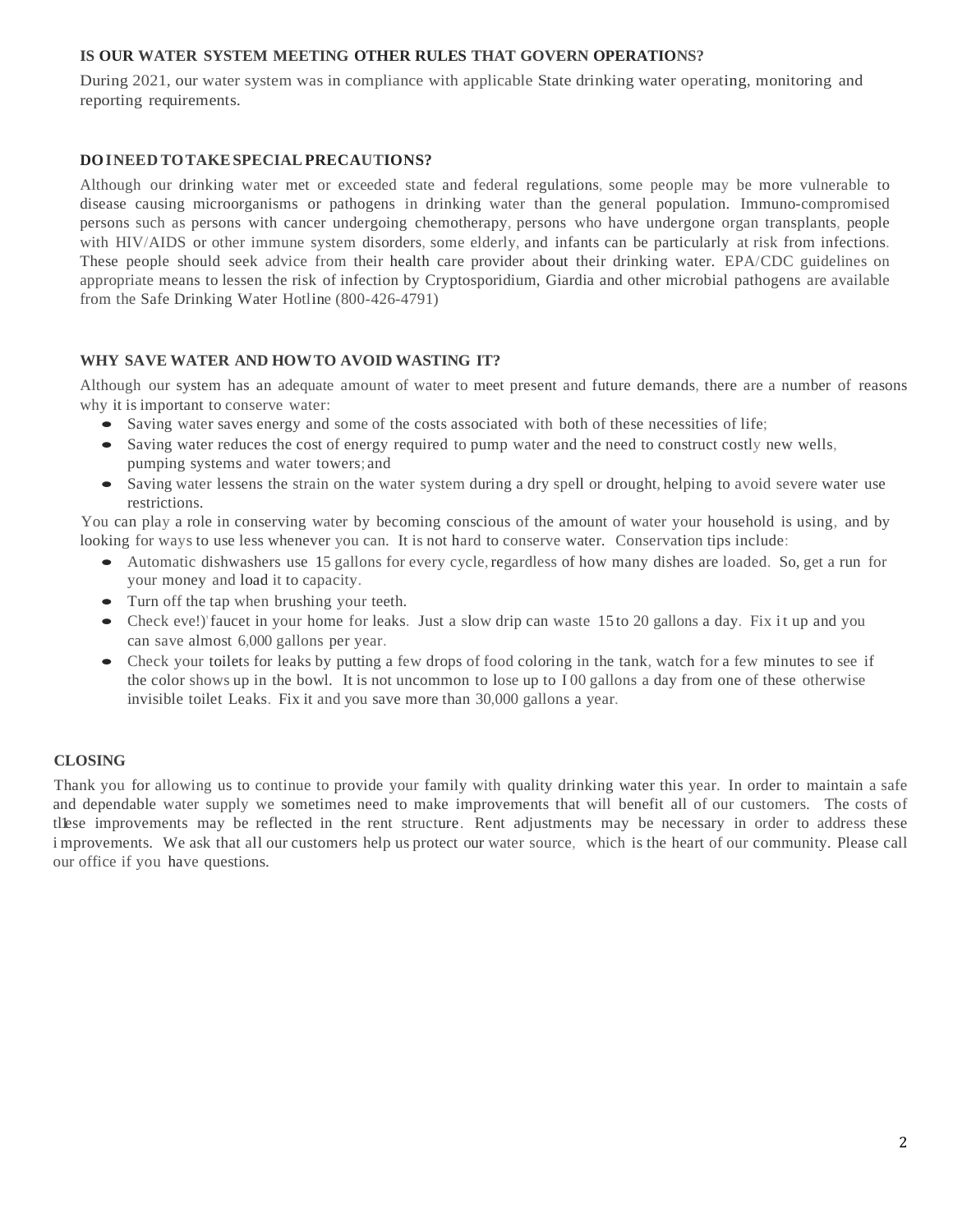| <b>Table of Detected Contaminants</b>  |                     |                                       |                              |                          |                  |                |                                                                                                               |
|----------------------------------------|---------------------|---------------------------------------|------------------------------|--------------------------|------------------|----------------|---------------------------------------------------------------------------------------------------------------|
| Contaminant                            | Violation<br>Yes/No | Date of<br>Sample                     | Level<br>Detected<br>(Range) | Unit<br>Measure-<br>ment | <b>MCLG</b>      | <b>MCL</b>     | Likely Source of Contamination                                                                                |
| Arsenic                                | N <sub>0</sub>      | 9/22/20<br>Lot $56$<br>Lot $73$       | $56=1.2$<br>$73 = ND$        | $\text{ug/L}$            | N/A              | 10             | By-product of drinking water<br>chlorination.                                                                 |
| Copper (2)                             | N <sub>0</sub>      | 9/23/15<br>Distributio<br>$\mathbf n$ | 0.042<br>ND .063             | mg/L                     | 1.3              | $AL=1.3$       | Corrosion of household plumbing;<br>Erosion of natural deposits: Leaching<br>from wood preservatives.         |
| Lead $(1)$                             | N <sub>o</sub>      | 9/23/15<br>Distributio<br>$\mathbf n$ | 4.0<br><b>ND 8.1</b>         | ug/L                     | $\theta$         | $AI = 15$      | Corrosion of household plumbing<br>systems; Erosion of natural deposits.                                      |
| <b>Barium</b>                          | No                  | 9/22/20<br>Lot 56<br>Lot $73$         | $56 = 2.32$<br>$73 = .0934$  | $\text{ug/L}$            | $\overline{2}$   | $\overline{c}$ | Erosion of natural deposits; Runoff<br>from orchards; Runoff from glass and<br>electronics production wastes. |
| Sodium (3)                             | N <sub>o</sub>      | 8/27/21<br>Lot $56$<br>Lot $73$       | 56=98.6<br>$73 = 103$        | mg/L                     | N/A              | $\overline{4}$ | Naturally occurring: Road salt; Water<br>softeners; Animal waste.                                             |
| $1,4$ -Dioxane (6)                     | N <sub>o</sub>      | 3/17/21<br>Composite                  | .04                          |                          |                  |                |                                                                                                               |
| Total<br>Trihalomethanes<br>(4)        | N <sub>o</sub>      | 8/27/21<br>Distributio<br>$\mathbf n$ | .5                           | ug/l                     | N/A              | 80             | By Product of drinking water<br>Chlorination                                                                  |
| <b>Total Haloacetic</b><br>Acids $(5)$ | N <sub>0</sub>      | 8/27/21<br>Distributio<br>$\mathbf n$ | 1.21                         | $\frac{u g}{l}$          | N/A              | 60             | By Product of drinking water<br>Chlorination                                                                  |
| Gross Alpha                            | No                  | 12/28/17<br>Lot $56$<br>Lot $73$      | 1.04<br>0.06                 | pCi/L                    | $\overline{0}$   | 15             | Erosion of natural deposits                                                                                   |
| Radium 226                             | No                  | 12/28/17<br>Lot 56<br>Lot $73$        | .14<br>.20                   | pCi/L                    | $\overline{0}$   | 5              | Erosion of natural deposits                                                                                   |
| Radium 228                             | No                  | 12/28/17<br>Lot 56<br>Lot $73$        | .28<br>.47                   | pCi/L                    | $\boldsymbol{0}$ | 5              | Erosion of natural deposits                                                                                   |